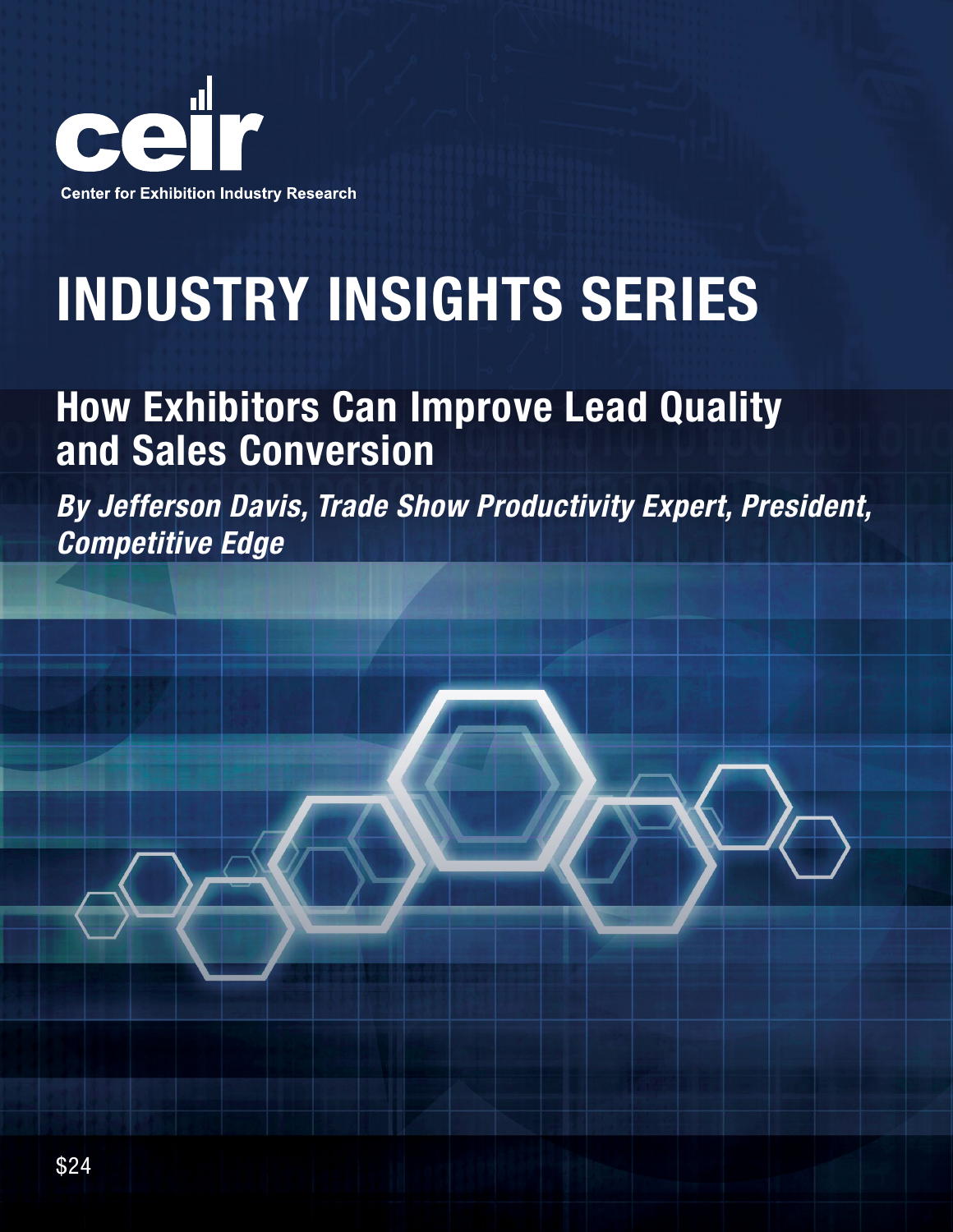# Introduction

According to CEIR'S 2015 in-depth study on *[Exhibitor ROI and Performance Metric Practices](https://www.ceir.org/products/2624)*, lead generation ranks as the most popular, important objective for exhibiting, with brand awareness/reinforcement ranking number two.

Despite its importance as an objective for exhibiting, over my 30+ years of exhibiting experience, I have observed that the majority of companies struggle with the topic of lead management. Specifically, I have observed exhibitors struggle in the areas of generating high-quality leads, following up effectively, closing the loop on what becomes of their leads and their ability to trace business-to-business (B2B) exhibition or trade show leads back to post-show behavioral changes or sales conversion.

The purpose of this report is to share best practices to help interested exhibitors quickly improve the quality of leads captured and increase the percentage that convert to a clear next action and/or revenue for their companies.

## Why Are Leads Important?

Exhibiting at a B2B exhibition is a significant business development opportunity if it is viewed correctly and executed properly. Exhibiting also represents a significant investment of both human and financial capital.

According to CEIR's *[2018 Marketing Spend Decision Report](https://www.ceir.org/products/2723)*, on average, companies that exhibit allocate 41 percent of their annual marketing budget to exhibiting at B2B exhibitions. Based on my experience working with clients, this marketing spend allocation is unfortunately viewed incorrectly. Many see exhibiting as a marketing "expense" rather than as an "investment" delivering measurable value and ROI.

To help alter this image as an expense rather than as an investment, lead management is key. If a company wants to achieve a hard dollar return on their exhibiting investment, it is important to realize that lead management is a critical success factor that must be carefully planned, executed and managed.

The way I frame it is, *"If exhibiting ROI is the name of the game, lead management is an exhibitor's playbook."*

# What IS and IS NOT a Lead?



Defining what is and is not a lead may sound like a simple topic, but in my experience, it is actually at the root of many lead management problems.

Let me start with what is not a lead. If the booth staff thinks that quickly scanning as many visitor badges as possible creates leads, that behavior is a problem. If contests are used like the proverbial *"drop your business card in the fishbowl to win"* to capture leads and are confusing contestants with leads, that behavior is also problematic.

I define a lead as *"anyone booth staff interacts with during the B2B exhibition that requires follow-up on the exhibitor's part, and that follow-up delivers measurable value for the exhibiting company."*

This definition allows an exhibitor to cast a wider net and make a follow-up, specifically the next action to take, one of the key criteria to determine the quality of a lead.

The key takeaway here is to clearly define what is and what is not a lead, and make sure booth staff clearly understands and supports this definition. Perhaps, they should help establish the definition to maximize commitment to generating the desired end results.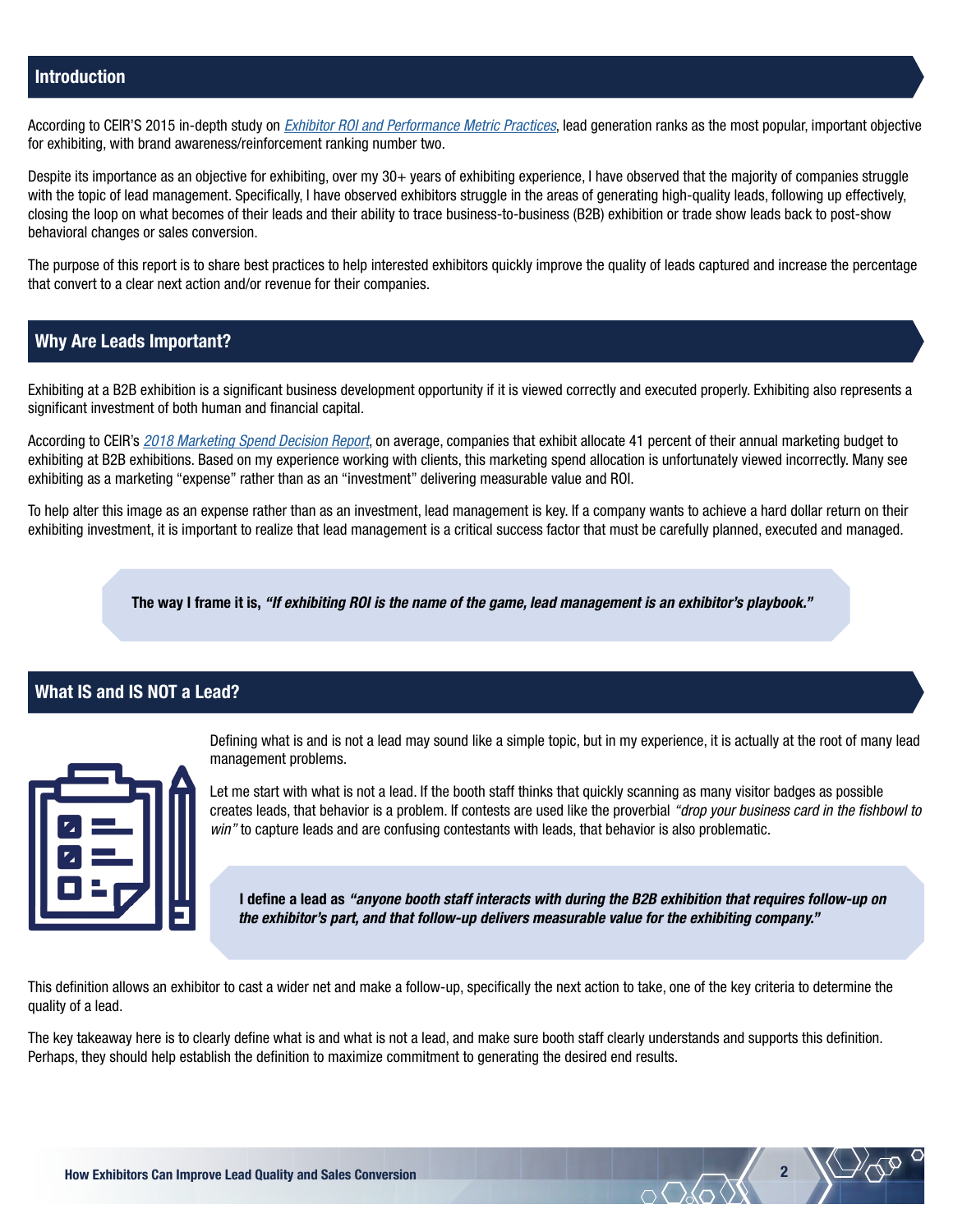# How to Improve Lead Quality?



Improving lead quality really comes down to two important ideas: 1) capturing more information than just what is embedded in the badge and 2) attempting to get the visitor to collaborate and commit to a clear next action. In short, an informationrich lead which includes a commitment to a next action is the fast track to improving lead quality.

Capturing more information begins with exhibitors asking their company's sales or distribution channel what information they would like to receive, to fully understand the potential value of the opportunity and motivate them to want to follow-up and report progress and conversion.

Getting visitors to commit to a clear next action requires training booth staff on how to gently, but directly, get the visitor to collaborate on what the next step is and to assess the visitor's commitment to taking that step.

#### What is the Best Way to Capture Leads?



If the goal is to capture more information than just what is embedded in the badge, then it becomes instantly evident there is a need to develop a custom capture device that will allow booth staff to integrate the key qualifiers or questions they need to ask. It also requires a quick and easy method for booth staff to capture the answers.

There are five methods to capture leads, spanning from traditional paper, data collection methods to newer, digital options:

- 1. Collect business cards
- 2. Use a paper lead form
- 3. Rent the B2B exhibition's lead retrieval system
- 4. Rent and customize the B2B exhibition's lead retrieval system
- 5. Invest in a universal lead capture system used at all B2B exhibitions participated in by an exhibitor

Obviously, each method has its pros and cons. But as a starting point, I recommend at least jumping to the third option of renting the B2B exhibition's lead retrieval system when it is available. And typically, the incremental cost of using customer qualifiers is nominal. But surprisingly, according to major lead retrieval vendors, Experient and CompuSystems, less than 10 percent of exhibitors use customer qualifiers.

The recent explosion in digital lead capture technology is radically improving the ability to more effectively manage leads. Beyond just scanning the badge, most of the latest lead capture technology enables the ability to integrate custom qualifiers, follow-up on the spot with pre-written communications, send electronic documents at the point of contact, track recipient engagement with exhibitor follow-up documents and some even give the ability to interface with an exhibitor's customer relationship management (CRM) system.

Beyond that, digital lead capture systems can also give real-time reporting in terms of how many leads are captured, by whom, how much information booth staff are capturing, and whether booth staff are securing commitment to the next step. This can help an exhibitor make real-time course corrections as the B2B exhibition progresses.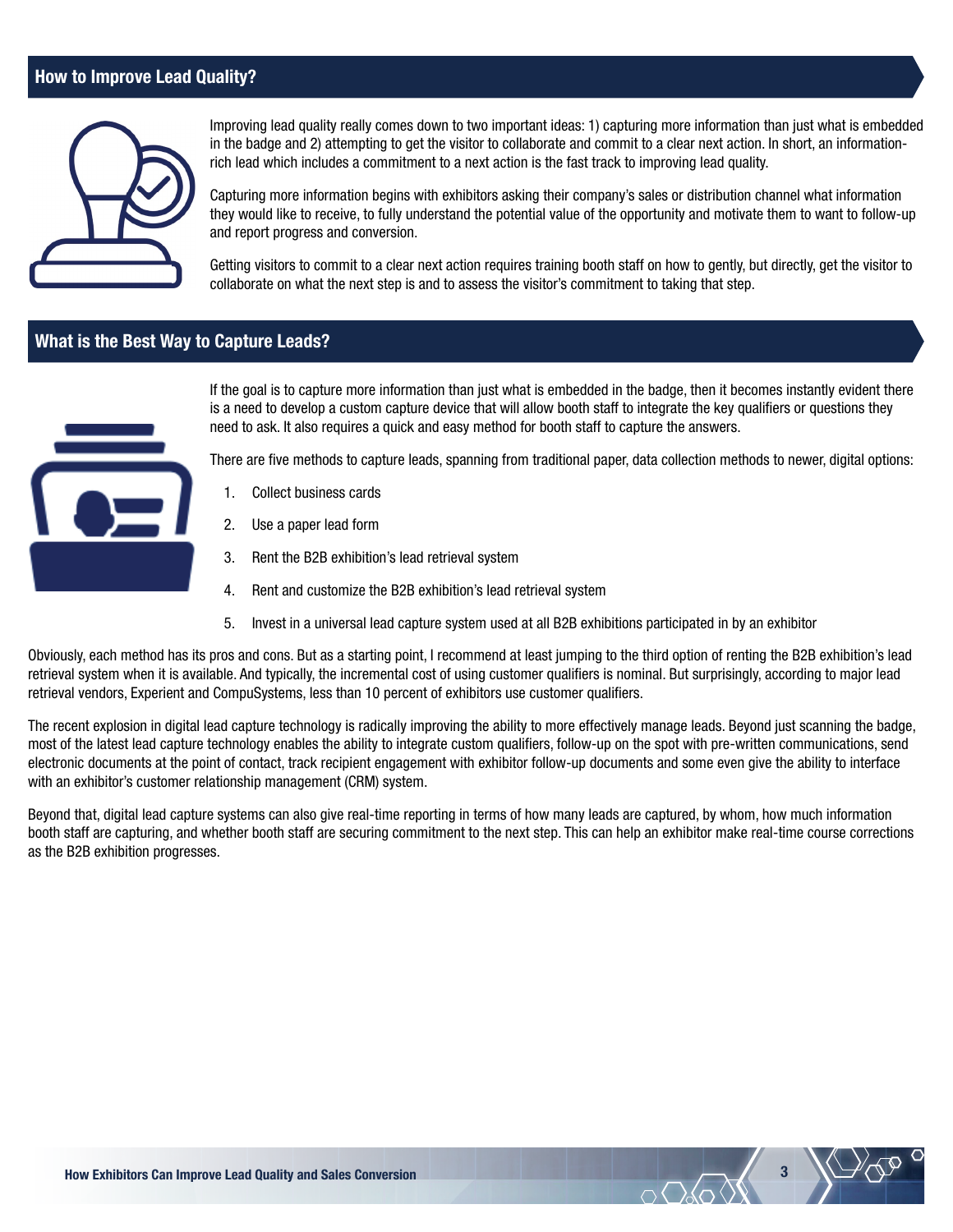# How to Set Realistic Lead Goals? Consider Using the Exhibit Interaction Capacity Formula



In my experience, it appears that the majority of exhibiting companies set lead goals by looking at how many leads they captured at their last B2B exhibition and then increasing that number by some percentage point. The problem with this approach is that it assumes that the previous B2B exhibition's lead count was actually the right count.

Let me share a formula I have developed and use with my clients, called the Exhibit Interaction Capacity Formula. The calculation sets a "reach" but realistic qualified sales lead goal for exhibiting. It multiplies the number of exhibiting hours in the B2B exhibition, times the number of booth staff on duty during the average hour, times a target number of interactions per staffer per hour, times a percent that convert to a lead. The end result is the Exhibit Interaction Capacity, or number of attendees with whom booth staff can interact at a given staffing level and within available B2B exhibition hours.

According to CEIR'S 2015 study on [Exhibitor ROI and Performance Metric Practices,](https://www.ceir.org/products/2624) exhibitors that qualify leads, whether before, during or after the B2B exhibition, have positive results: 39 percent turn out to be qualified based on their criteria. In the formula below, I use this as a benchmark for interaction to lead conversion percentage. Thus, the final step in the formula is to compute the expected number of qualified leads that are apt to be generated from this effort by multiplying it to the lead conversion rate of 39 percent.

| 0000<br>oo<br>$\Box$<br>C٦<br>$\Box$<br>m<br>一<br>$\Box$<br>œ<br>œ,<br>$\Box$<br><b>i</b> |
|-------------------------------------------------------------------------------------------|

Example of how to set a 'reach' but realistic qualified sales lead goal for exhibiting:

| Number of exhibiting hours:           | 24 |                     |
|---------------------------------------|----|---------------------|
| Number of booth staff:                | х4 |                     |
| Target interactions per hour/staffer: | x3 |                     |
| <b>EXHIBIT INTERACTION CAPACITY:</b>  |    | 288 interactions    |
| 39% convert to lead goal:             |    | 112 qualified leads |

Keep in mind this formula assumes that an exhibiting company has invested properly in pre-event and on-site marketing to maximize booth traffic and that the attendance volume at a B2B exhibition is adequate to support the estimated Exhibition Interaction Capacity. This report focuses on how to ramp up the quality of lead management systems only. Clearly, this formula communicates the importance of defining what a qualified lead is. This definition should inform pre-event and on-site marketing efforts to ensure the right attendees are coming to the booth to enable and ultimately achieve the qualified sales lead goal.

#### How to Monitor and Achieve Lead Goals?

It is one thing to set a lead goal and another thing to actually achieve it. The keys to achieving a lead goal are:

1. Set and communicate specific lead goals to booth staff.



- 2. Assign a lead captain to monitor quantitative and qualitative activity.
- 3. Make each booth staffer accountable for a target number of leads per shift, day or by the end of the B2B exhibition.
- 4. Keep the booth staff updated as to how they are progressing on achieving their lead goal.
- 5. Consider launching a daily and/or end of B2B exhibition contest, giving a prize to the booth staff capturing the highest number of leads with the most qualifying information.

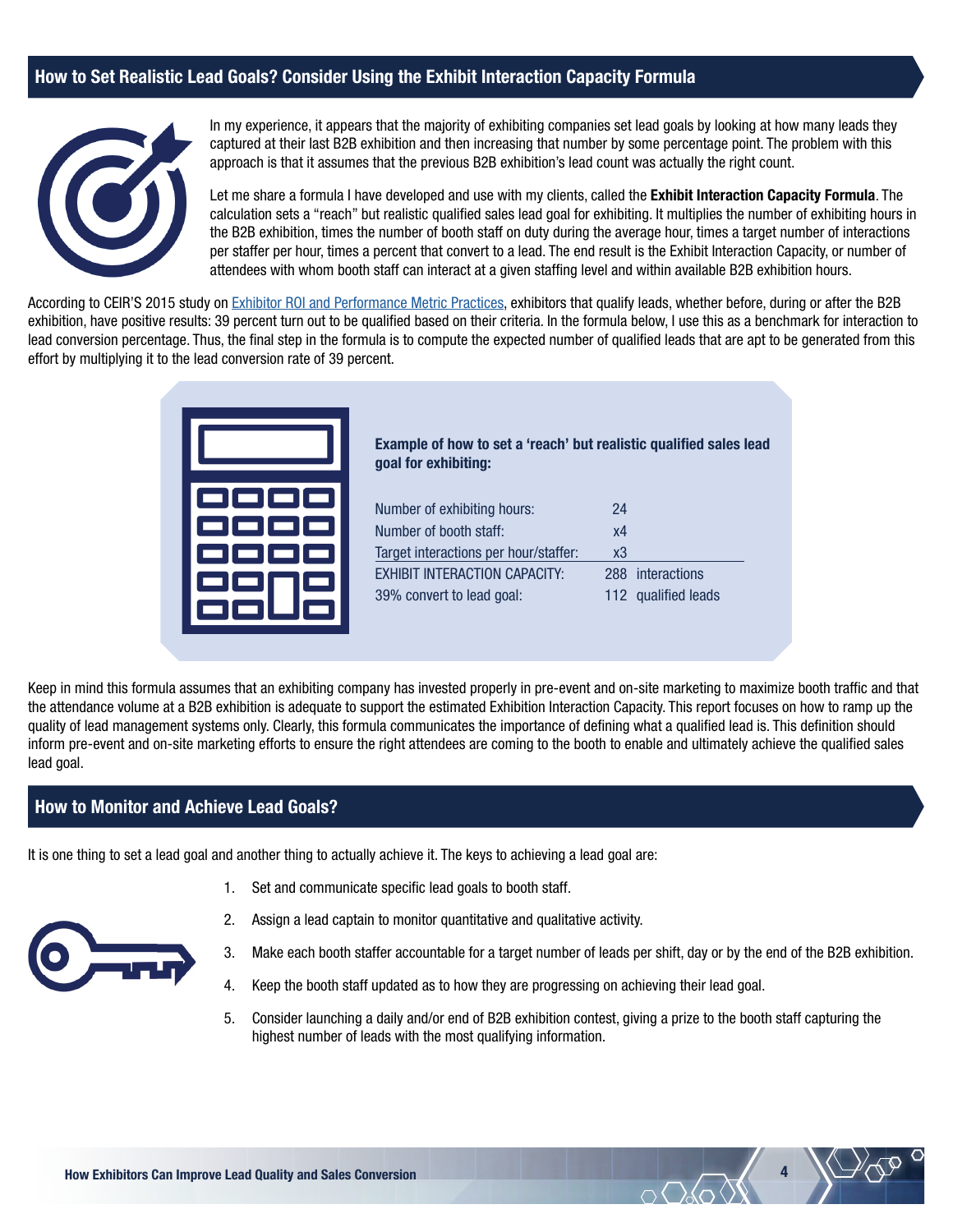### How to Get Reps, Dealers and Distributors to Follow-up and Report Progress and Conversion?



Capturing information-rich leads committed to a next action is a major first step. But if those leads are not followed up, the value of each lead will diminish quickly after the B2B exhibition.

Getting reps, dealers or distributors to follow-up on leads and report back with the ultimate conversion will vary depending upon the relationship with an exhibitor. If booth staff are company employees, one can exert more direct control over their activities. However, if the relationship is with a partner, limited to routing leads to independent representatives, dealers or distributors, an exhibitor does not have as much control. But an exhibitor can still exert influence.